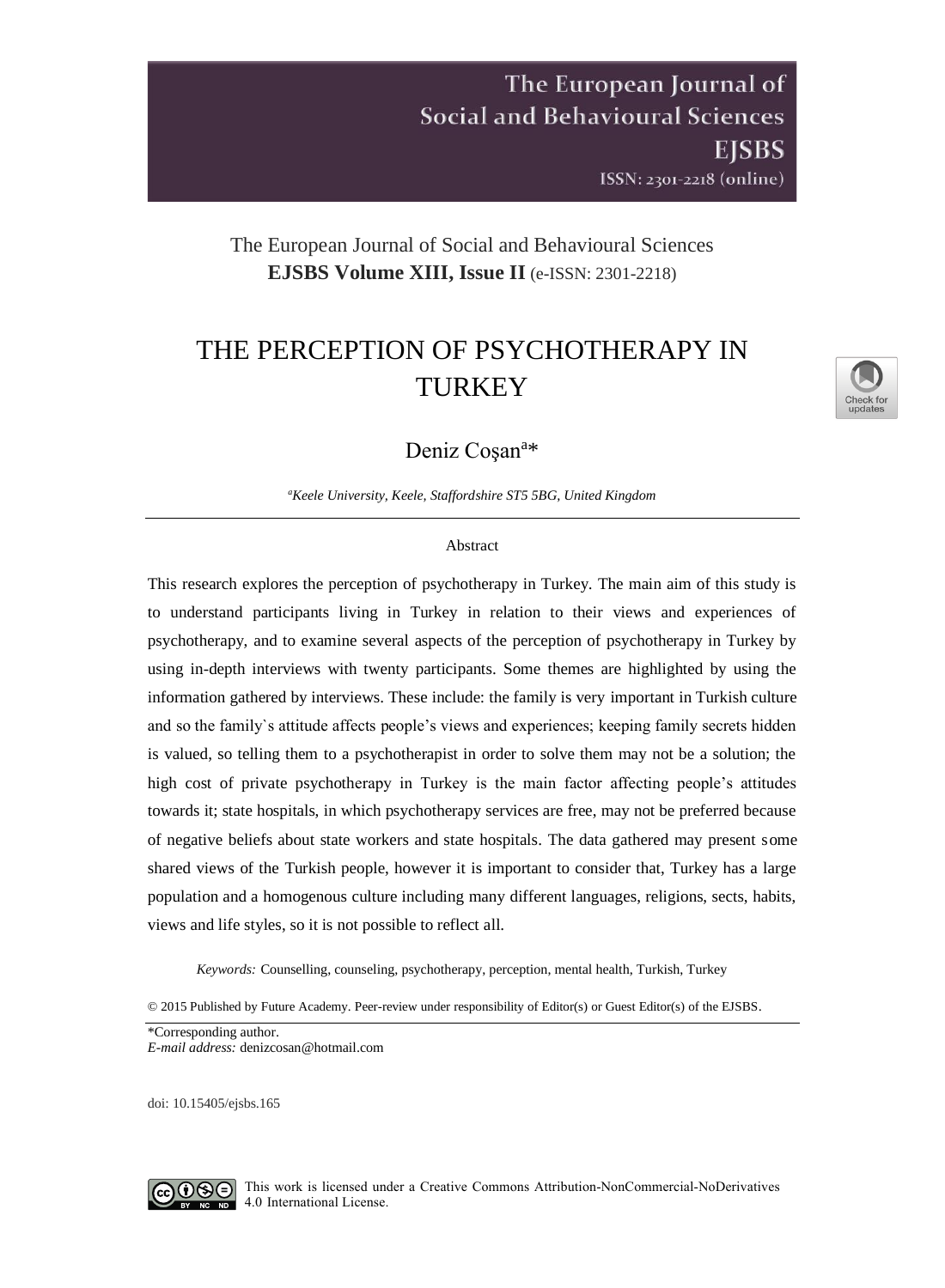# **1. Introduction**

Perception of psychotherapy is subject to several factors those actually affect not only the perception but practice as well. I will examine issues that might influence the perception and the practice of psychotherapy in Turkey.

Kagitcibasi (1994) stated that even today psychology is not given sufficient value in Turkey as it is not thought to be the solution to important problems. This situation is similar in the developing countries. In addition, according to Kagitcibasi (1994), the large number of women in the area of psychology lowers the status of this area. Because Turkish society has a patriarchal structure, in which women are secondary to men.

Formal institutions in Turkey do not provide the teaching of psychotherapy, thus there is no formal institution to grant the title of 'psychotherapist' (Psikoterapi Portali [Psychotherapy Portal], 2011). In Turkey, psychotherapist skills are provided at clinical psychology master's degree but clinical psychology programs may not provide being a fully competent psychotherapist. Add to this, only some information of psychotherapy and some facilities to practice psychotherapy are provided in medical schools of psychiatry. Further education on psychotherapy is needed for the ones those want to become competent enough.

It is considerable to review formal education departments, from which people in Turkey may become psychotherapists. Undergraduate psychology education is a four-year program in arts and sciences faculties, which provides general information regarding all areas of psychology. Psychiatry experts specialize for four years after six years of medical faculty undergraduate education. They receive an education mostly based on drug treatment. Undergraduate programmes called 'counselling' in Turkey teach school counselling rather than psychotherapy, so they mainly work as guidance counsellors at schools and at other training units. The reason for giving school counselling in the undergraduate education is defined by Korkut (2007) as the need for school counsellors in Turkey. Counselling focused on school counselling started in 1950s in Turkey and developed influenced by the developments in the United States (Korkut, 2007). However, guidance and counselling graduates may label themselves as psychotherapist and offer psychotherapy.

Although psychologists had been requesting to formally known for forty years (Paker, 2010), there was no mental health law regarding to control the competency of psychotherapy practitioners until 22 May 2014, and psychology graduates and psychiatry experts may practice psychotherapy as if they were competent enough, because there was no law to control whether they are competent. Although this health law is not satisfying for psychotherapy practitioners, with this law definitions of health occupations are made, and duties of these occupations such as 'psychologist' and 'clinical psychologist' are defined.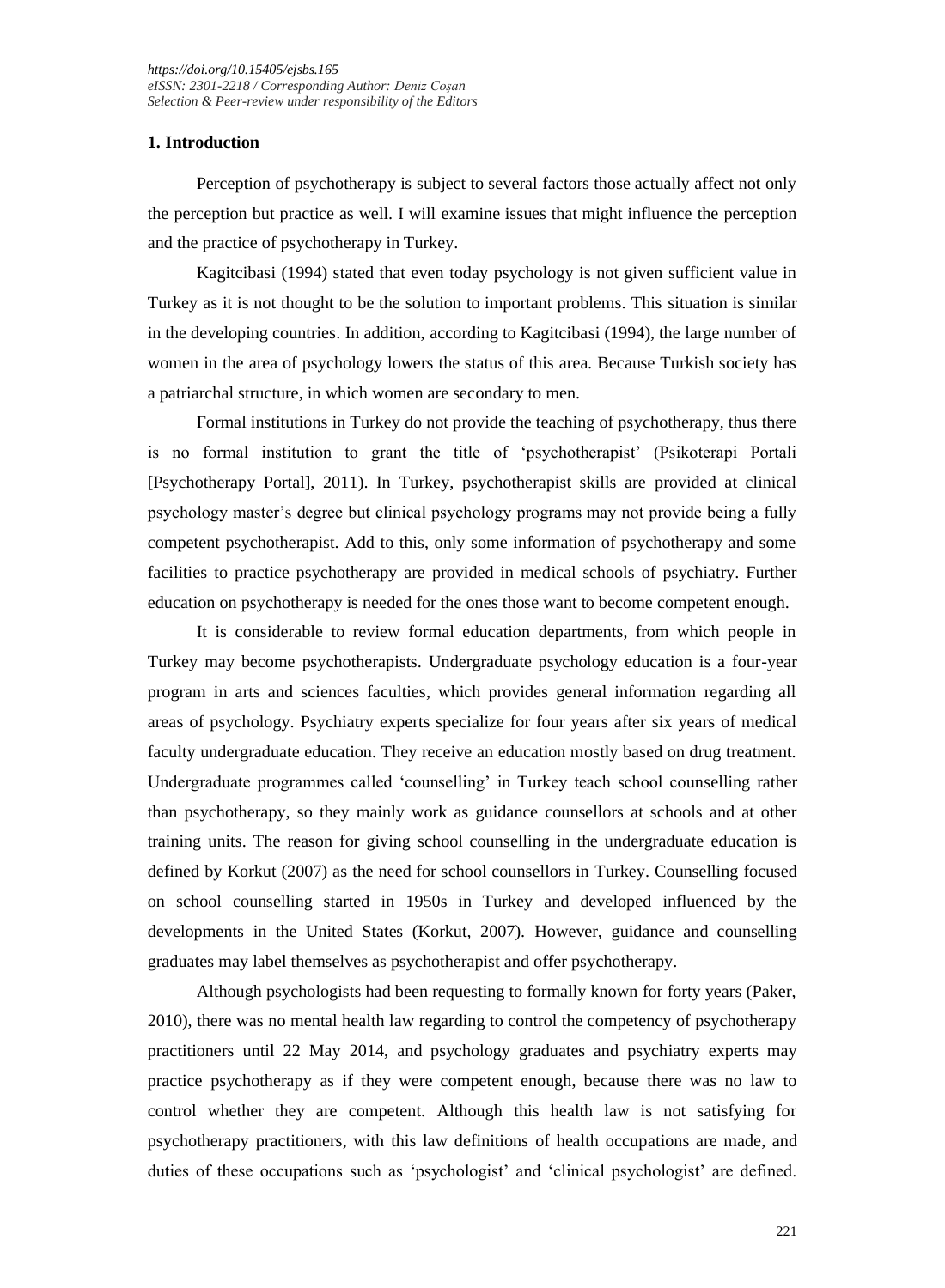According to the law, a psychologist works under the responsibility of a clinical psychologist, and a clinical psychologist works under the responsibility of a specialist in medicine. Counsellors are not included in the health law. Psychologists are able to conduct psychological tests those they are certificated, and clinical psychologists are able both to conduct psychological tests and to offer psychotherapy, but in situations those are defined as illness they must be leaded by a specialist. For clinical psychologists, they are not needed to lead by a specialist for situations such as family, occupation and social environment related problems.

There are nearly 1.500 psychiatrists, 10.000 psychologists adding 2.000 new graduates every year, and approximately 700-800 clinical psychologists in seventy-five million population of Turkey (Turk Psikologlar Dernegi Tanimlar Komisyonu [Turkish Psychological Association Definitions Commission], 2011). Therefore, there is not enough number of mental health practitioners, and if only psychiatrists can take main responsibility of private mental health services, the number diminishes. There is another negative influence of psychiatry dominated mental health services, which is that medicine taking for mental illnesses had been increased related to dominant view of basing mental illnesses on biology among psychiatrists. Drug treatment hegemony causes people suffered from mental illnesses in Turkish society has been complaining about 'they are not understood'. The other reasons of their complaints are patient intensity and inadequate number of experts in hospitals (Turk Psikologlar Dernegi Tanimlar Komisyonu [Turkish Psychological Association Definitions Commission], 2011).

In a study (Voltan, Yildirim, & Ergene, 1996a) conducted in Ankara, the capital city of Turkey, psychotherapy was found to be more recognised amongst women than men. It is more recognised among women between the ages of nineteen to thirty-five, among divorced people, among the upper socioeconomic class and among university graduates. In another study (Voltan, Yildirim, & Ergene, 1996b) conducted in Ankara, the characteristics of people who have psychotherapy were examined. People who have psychotherapy generally have enough information about it, and psychotherapy is more common with those of the upper socioeconomic status and with educated people.

In Turkey, people may avoid using mental health services because of the fear of stigmatisation. Because of this, they may hide the fact that they use mental health services (Taskin, 2007). They may only tell their family and very close friends, concealing the fact from others (Taskin, 2007). Related to this, they cited that they experienced extreme sadness and would be frustrated if they were called as 'mentally ill' by others (Taskin, 2007).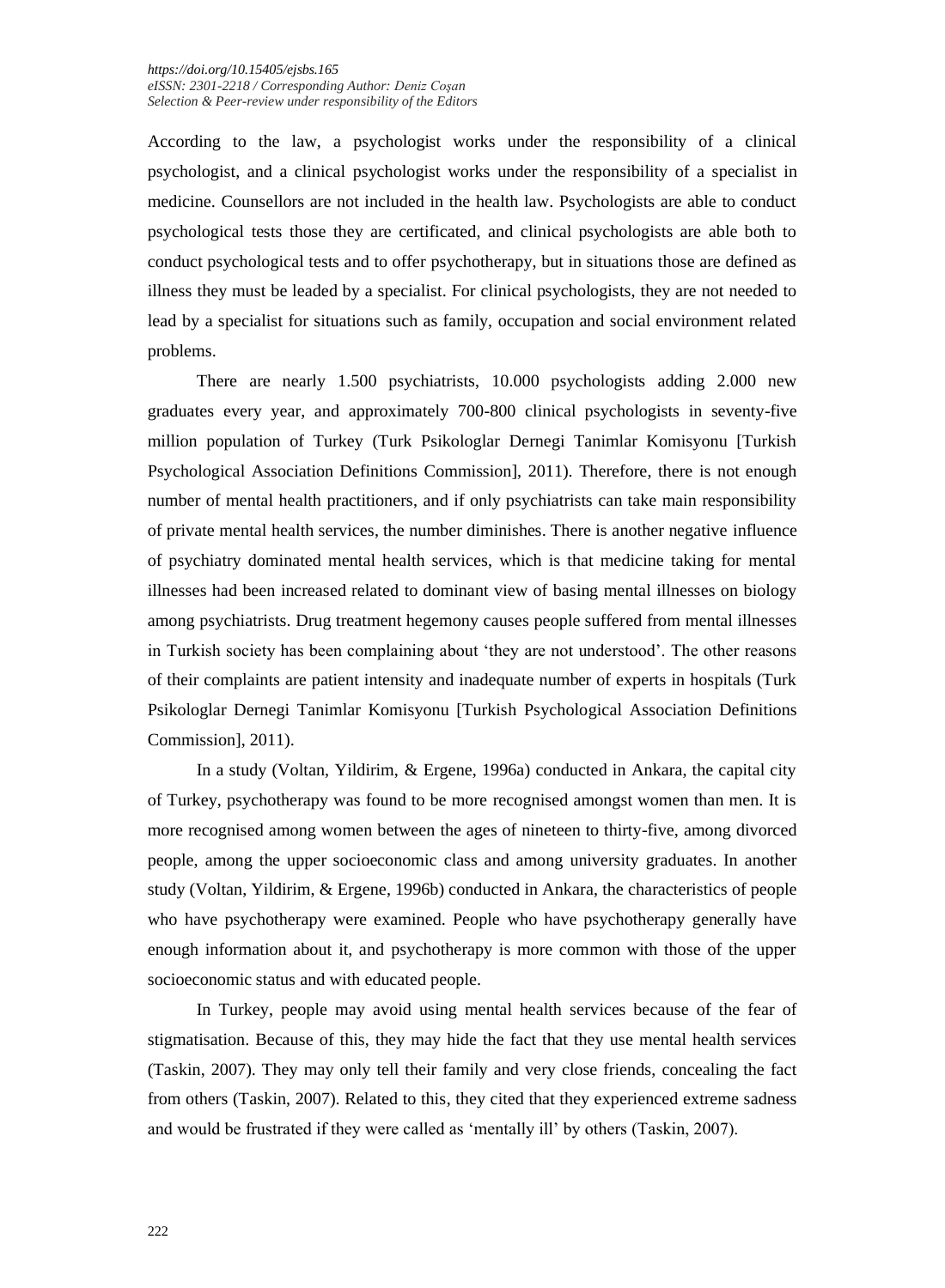The rate of seeking help from resources other than mental health services is not low and it is common for women, whose religious beliefs are strong, to seek help from religious 'healers' called hodja (Taskin, 2007). The main problem about this issue is that these people may be knowledgeable about mental illnesses and mental health services. Even though people may say that they would prefer to use mental health services, in practice they may prefer to seek help from hodjas (Taskin, 2007).

Being strongly religious is common among people who have low socioeconomic status. Among religious people, the rate of having psychotherapy is low whereas amongst people who stated that they are moderately religious or non-religious, the psychotherapy rate is higher (Voltan, Yildirim, & Ergene, 1996b). In particular, moderate or non-religious people think that psychological health professions are primary help resources (Voltan, Yildirim, & Ergene, 1996b).

#### **2. Problem Statement**

The aim of this study is to understand Turkish participants' views and experiences of psychotherapy, and to examine several aspects of the perception of psychotherapy in Turkey.

As a developing country, Turkey faces several difficulties in psychotherapy field, in both offering and having it. Difficulties are in both theory and the practice. The main stream psychotherapy theories may be regarded as white and Western, therefore, there are difficulties in offering this white and Western psychotherapy in a collectivist and patriarchal culture. As globalization continues to get different places in the world closer, it is inevitable to modify Westernized psychotherapy to the other cultures, which are quite different from the West (McGuiness, Alfred, Cohen, Hunt, & Robson, 2001). It is important to draw differences between Western culture and Turkish culture in order to make clear the need of modifying attitudes of psychotherapists.

The importance and meaning of psychotherapy is mostly not well-known in Turkey, which is to say that the request of psychotherapy is low, and even people try it, it is harder for Turkish people to keep having it until they reach the desired outcome. Psychotherapy is vague and confused with other disciplines such as psychology, social work, and even psychiatry (Dogan, 2000, p. 62). Healthcare services regarding psychological disorders are relatively few and the use of health centres for psychological disorders is very low (Demir and Aydin, 1997). One of the reasons is that there is low level of education and income (Raney & Cinarbas, 2005). Low level of income causes people to attend to their food and accommodation needs, which are more urgent than their psychological problems (Raney and Cinarbas, 2005). Also, in Turkey where ninety-nine per cent of the population is Muslim,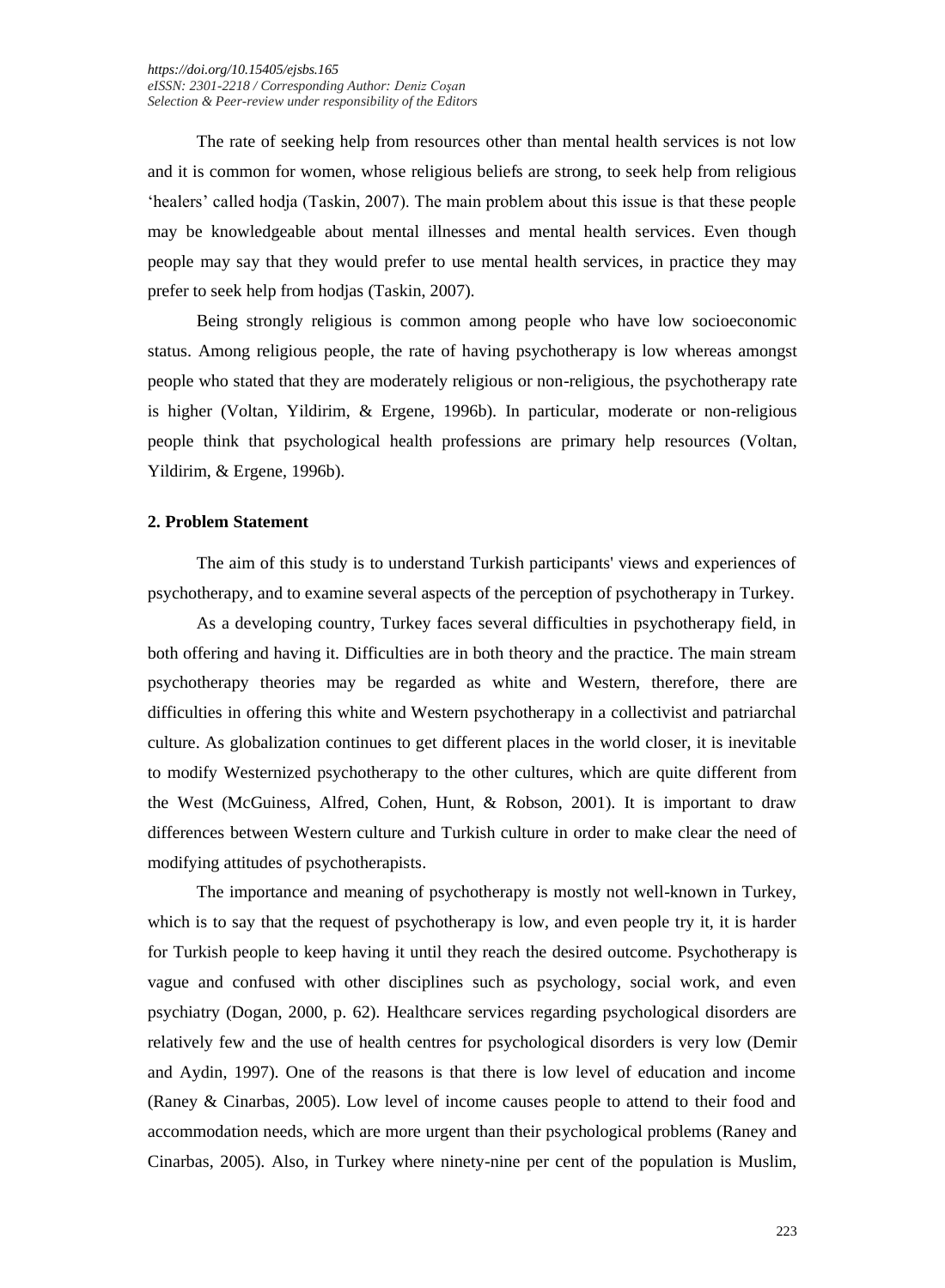treatment methods are predominantly sought in religious elements such as asking religious 'healers' for help, using folkloric medicine, visiting holy places and praying, giving adak (to make vows) and carrying amulets (Raney & Cinarbas, 2005).

The difficulties faced in both offering and having psychotherapy may negatively affect the perception of psychotherapy in Turkey.

#### **3. Research Questions**

'The perception of psycyhotherapy in Turkey' is investigated. Turkish people's thoughts about and their experiences of psychotherapy is aimed to be figured out. What they know about and expect of psychotherapy is researched. Do they truly know what psychotherapy is? Whom they believe that psychotherapy is for? Do they consider having psychotherapy if they suffer from psychological problems? Whether their experiences of psychotherapy are positive if they have it, whether they believe in its benefits is examined. Add to these, people's thoughts in Turkey about other people that have psychotherapy are investigated. What people think about other people having psychotherapy? Do people tell that they have psychotherapy or they need to hide it because of stigmatization?

#### **4. Purpose of the Study**

Where psychotherapy stands in Turkey and in Turkish mind, and how it differentiates than widely accepted Western understanding and practice is aimed to be found out in participants' experiences.

# **5. Research Methods**

Qualitative methods of research are used in order to gather depth information from participants. Thematic analysis is used and main themes obtained from semi-structured interviews of subjects' are presented. Results are gathered from in-depth interviews with twenty participants.

#### **6. Findings**

According the information gathered by in-depth interviews from twenty participants that live in Turkey highlighted several themes about psychotherapy field in Turkey.

#### *6.1. The Importance of Family*

In collectivistic Turkish culture, relationships within the family are very important. For people, caring for the family is most important, and individuals may consider their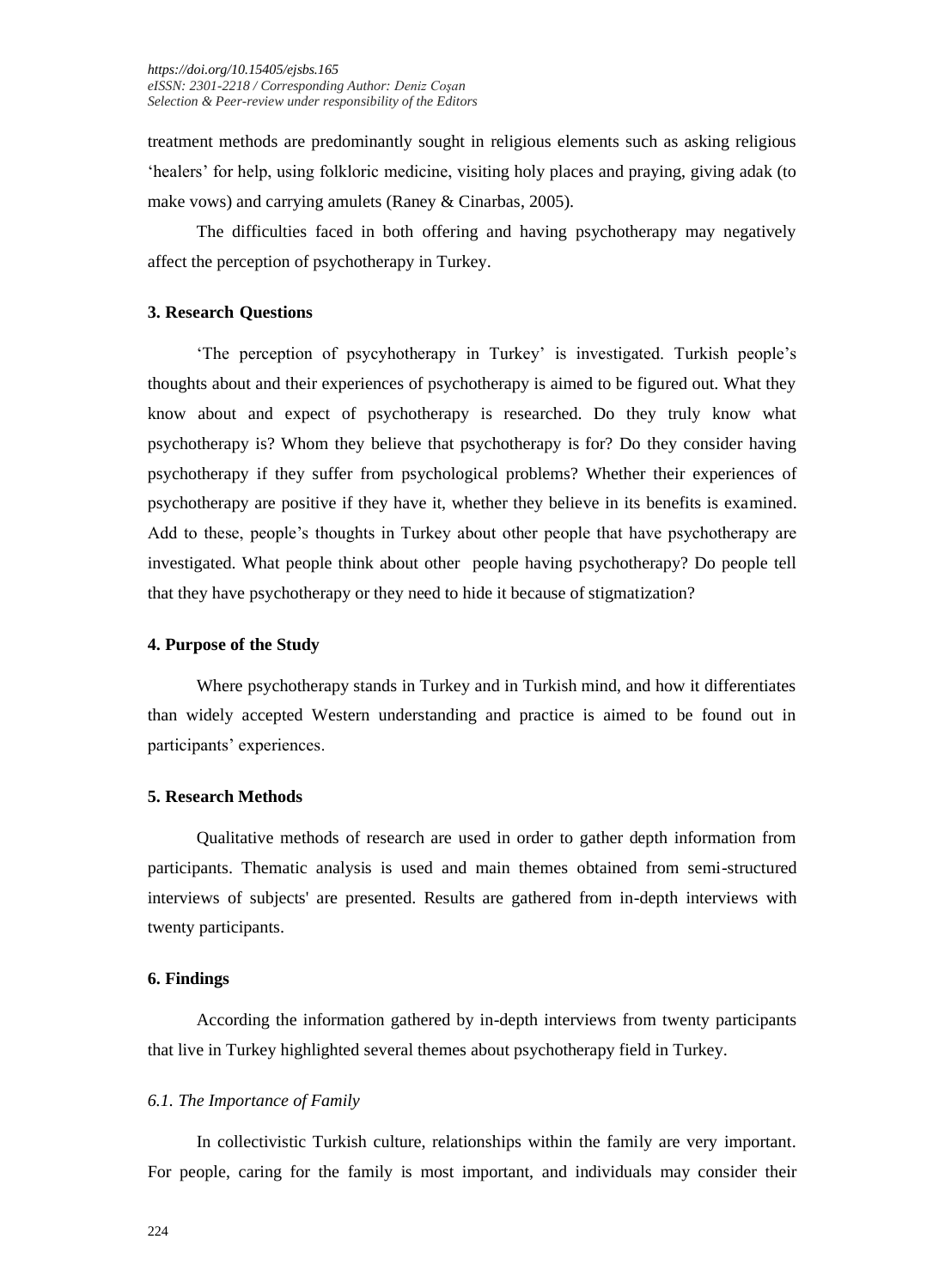family first before their freedom, personal benefits and independent choices. Considering that the family is seen as culturally and morally valuable, people are judged socially if they do not care about their family, so there is added social pressure on them (Metz, 1995). Many people have internalised this cultural value, so many Turkish people do not need to be judged to take responsibility for their family.

Related to the importance of family, Turkish people's thoughts and actions may be influenced highly by their family, and encouragement coming from within is very important to maintain thoughts and actions. Therefore, Turkish people's experiences and thoughts of psychotherapy are also mainly influenced by their family.

I think that considering family and maybe inviting family members to psychotherapy may be beneficial for Turkish clients. I believe that family problems should be solved within the family circle, otherwise the client may return with the same problematic thoughts and acts.

## *6.2. Keeping Family Secrets Hidden*

Another problem, which is related to considering the family to be highly valued, is the tendency to keep family secrets within the family. It may prevent Turkish people having psychotherapy. As several participants mentioned this issue and said that it is important in Turkish culture to keep negative experiences within the family, and what has happened within the family should not be told to other people, not even to a psychotherapist.

#### *6.3. Stigmatisation*

In Turkey people may avoid going to psychotherapy because they are afraid of stigmatisation (Taskin, 2007). Psychological problems are seen as a negative thing, so having psychotherapy demonstrates that one has psychological problems. People who have psychotherapy may be judged in a negative way. Having psychological problems may be described as 'being insane', so it is exaggerated and stigmatised (Taskin, 2007).

Having psychological problems may be regarded as an 'abnormal' situation, which is also shameful, and perceiving it as shameful may be related to a belief in the Islamic religion. This religion values fatalism, so religious people may tend to be fatalistic in their thoughts, judging other 'abnormal' people as deserving what they experience, because they believe God sends goodness and badness.

Participants indicated that they may tend to hide that they have psychotherapy, or sometimes they were secretly asked about a good psychotherapist to be referred, and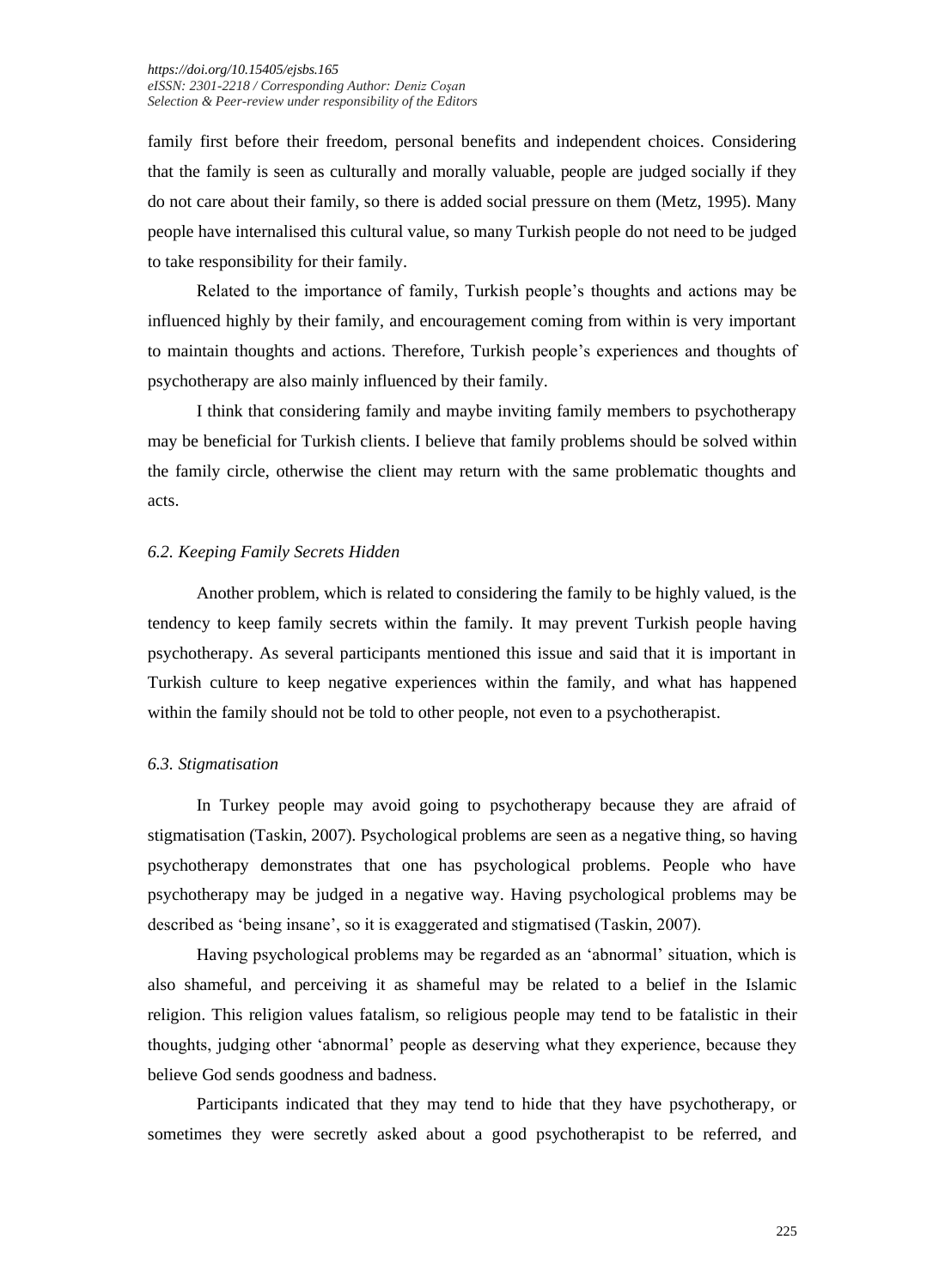experienced other situations that people hide from each other that they had psychotherapy because they were afraid of stigmatized.

# *6.4. Preferring Religious Healers*

In Turkey, ninety-nine percent of the population is Muslim (Turkiye [Turkey], 2010), and Muslim people may prefer to see an Islamic religious healer for treatment (Taskin, 2007). These religious healers are called 'hodjas', and their actual duty is not to heal people but to lead religious practices such as 'namaz', to read the Quran to other people and to give religion-oriented advice. However, religious people trust hodjas without questioning because of their faith, and they believe that hodjas are the most religious people, cannot act in a wrong way, and they are most trustworthy. Even though in recent years the media has showed many examples of hodjas, who have tried to take advantage of girls sexually, and demonstrated that their healing methods are fake, there are still people who prefer hodjas to heal them. A study (Taskin, 2007) demonstrates that people preferring hodjas may have knowledge about psychological disorders, and they may state that they would prefer mental health services in a case of psychological disorder, but in reality they prefer hodjas as a treatment method. Another study (Voltan, Yildirim & Ergene, 1996b) shows that people preferring hodjas have low socioeconomic status and are highly religious.

# *6.5. Lack of Turkish Resources about Psychotherapy*

There may be a shortage of Turkish psychotherapy related literature. However, it is fair to say that Turkish resources about psychotherapy have been increasing daily. Some of the participants indicated that they have become aware of positive influences of psychotherapy by reading foreign resources.

# *6.6. "What would the neighbours think?"*

In Turkey there is a very common idiom: "What would the neighbours think?" People try to shape their acts according to this idiom as they care about being judged negatively. People know about each other much more than in individualistic cultures, as they talk about each other and try to learn about other people`s experiences. This is to say that they follow each other and in the case of someone acting incompatibly with strict society rules, then that person would be stigmatised, disliked and left out of the group and of society. Therefore, Turkish people are afraid of being left out of society; Turkish people are afraid of "What would the neighbours think?"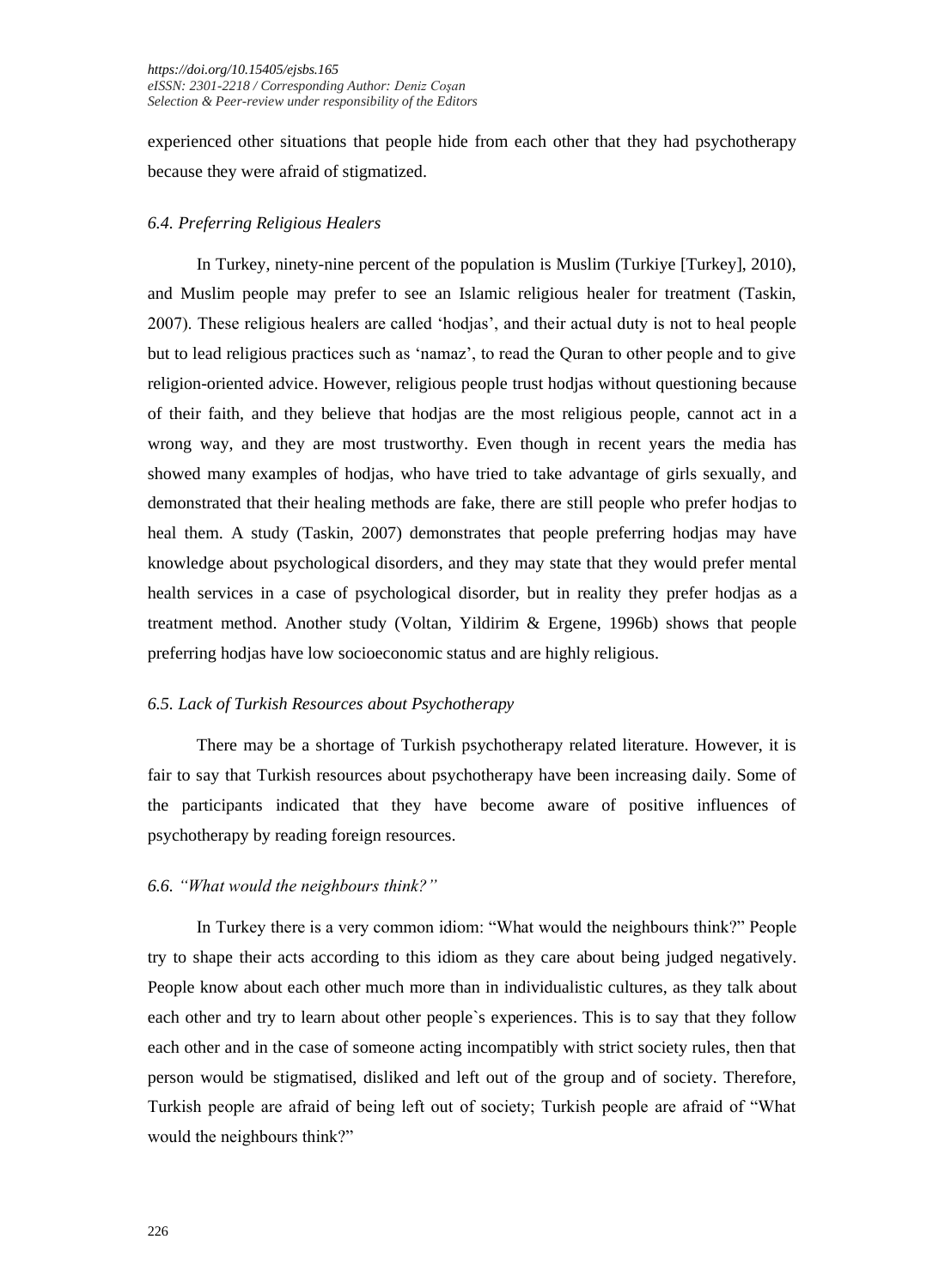Especially in families, elders warn their children: "Do not do that, do not do this! What would the neighbours think then?" In houses, it is a tradition to have a 'guest room' for visitors which is always kept clean and tidy, because they do not want others to see an untidy and unclean part of the house. They also do not want others to know the negative experiences and events of their lives.

Turkish people's considering the judgment of others is a significant factor for thinking negatively about having psychotherapy. People would avoid having psychotherapy; even if they think they urgently need it, they would keep it a secret from other people. A study (Taskin, 2007) demonstrates that some people in Turkey avoid using mental health services, because they are afraid of stigmatisation, and some others having psychotherapy tell this only to their family and very close friends.

## *6.7. Psychologists vs. Psychiatrists*

In the interviews, participant used a confused way of referring to their psychologist, psychiatrists and psychotherapists.

In Turkey, both psychologists and psychiatrists may become psychotherapists. However, the difference between psychiatry, psychology and psychotherapy is not well known (Dogan, 2000). People do not know whom to call psychologist, psychiatrist or psychotherapist. Turkish people acknowledged them by considering that one of them gives medicine, one of them does not. Therefore, they may call a psychotherapist "a psychologist", and they may call "the psychiatrist" when they have need of a medicine cure.

#### *6.8. High Cost of Private Psychotherapy*

The main reason that psychotherapy is not common in Turkey may be related to its high cost. Thus, psychotherapy is perceived as belonging to a small number of people, to the elite, who earn large amounts of money. Added to this, not only being rich is enough but it is also necessary to have a high socio-cultural status (Voltan, Yildirim, & Ergene, 1996b; Taskin, 2007).

According to statistics (Inequality of income distribution statistics, 2011), inequality within the distribution of income is highest in Turkey compared to the rest of Europe. In 2008, the lowest twenty percent of the population took 5.8 percent of total income, while the highest twenty percent of the population took 46.7 percent of total income (Gelir Dagilimi Istatistikleri [Income Distribution Statistics], 2008). According to the study researching life standards in Turkey (Gelir ve Yasam Kosullari Arastirmasi [Income and Life Standards Research], 2009), 88.8 percent of the population cannot afford to have a one week holiday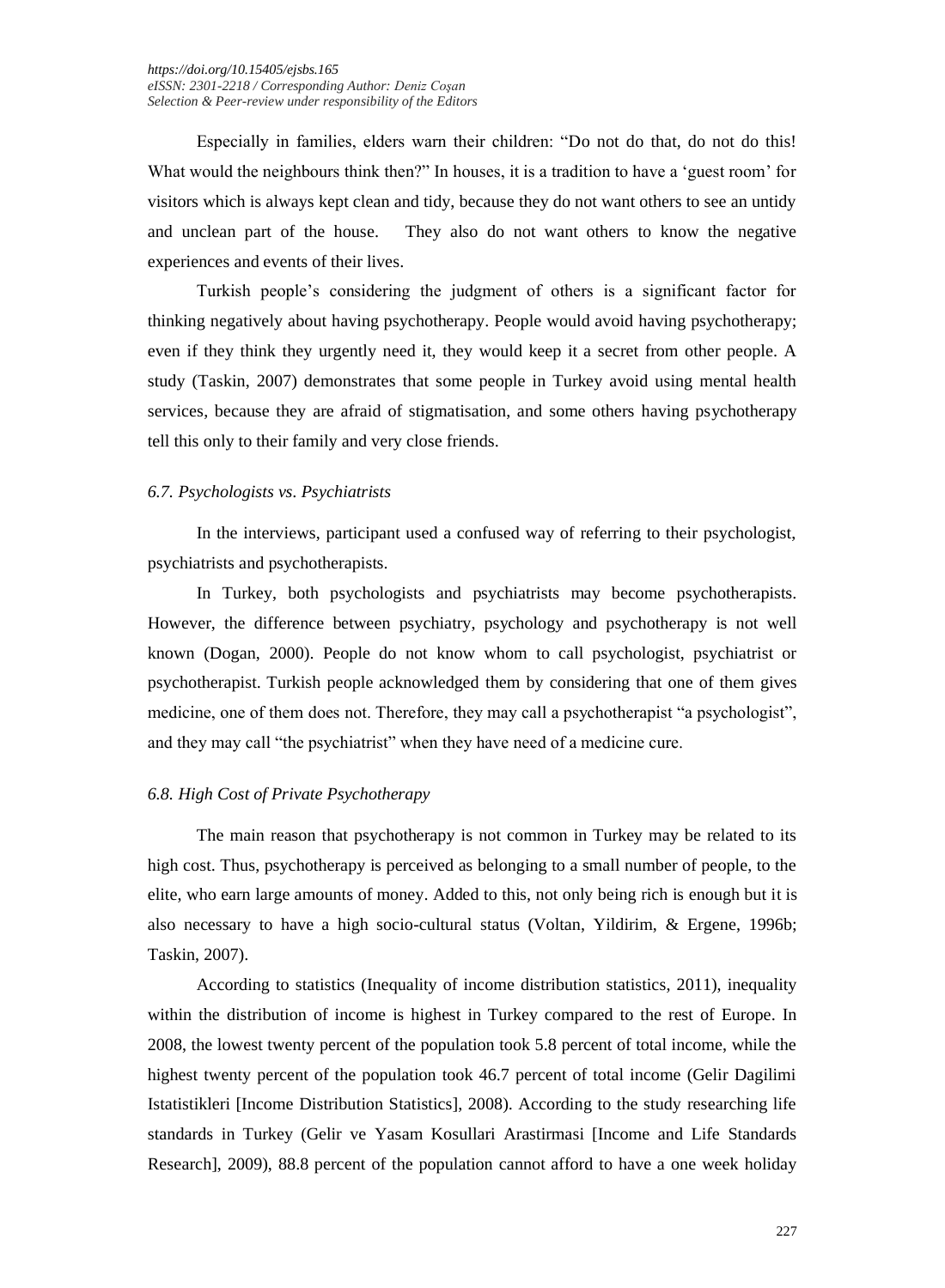away from home; 58.7 percent of the population cannot afford to eat meat, chicken or fish once every two days; 57.7 percent of the population are in debt; and for 25 percent this debt severely diminished their life standards. 38.5 percent of the population lives in inadequate housing; and 82 percent of the population cannot renew their old furniture because of financial problems.

The high cost of counselling plays a big role in its perception. Because of this shortage of money among people in Turkey, it is understandable why private psychotherapy is perceived as a luxury.

## *6.9. Psychotherapy Services in State Hospitals*

Participants who had psychotherapy in state hospitals mostly indicated their negative experiences. Some of the participants complained about conservative manner of the state hospital workers. A homosexual participant was negatively influenced because of a psychiatrist offering psychotherapy to him in order to 'normalize' him, to help him to become a heterosexual.

#### **7. Conclusions**

The research of perception of psychotherapy in Turkey, has found several significant points to examine: The importance of the family, hiding family secrets, stigmatisation, preference for religious healers, lack of Turkish resources about psychotherapy, "what would the neighbours think?", psychologists versus psychiatrists, the high cost of private psychotherapy, and psychotherapy services in state hospitals.

The field of psychotherapy in Turkey is still developing. It is not a well-structured field yet. There is no education to offer the label of 'psychotherapist', but psychotherapy is regulated under the responsibility of some occupations. In this way, it may be interpreted as that psychotherapy is not considered as an independent way of treatment, but a part of treatment process. It increases the value and usage of psychological tests and drug treatment.

It is also understood that Turkish people are not well-informed about psychotherapy, the implication of it and about its benefits. An awareness campaign might be helpful about it. Turkish people should be leaded to consider psychotherapy as a treatment method when they experience psychological problems. However, an awareness campaign will not be enough; easy access should be supplied for the ones who consider psychotherapy as a treatment method. There should be institutions, foundations and associations to offer free or low-cost psychotherapy.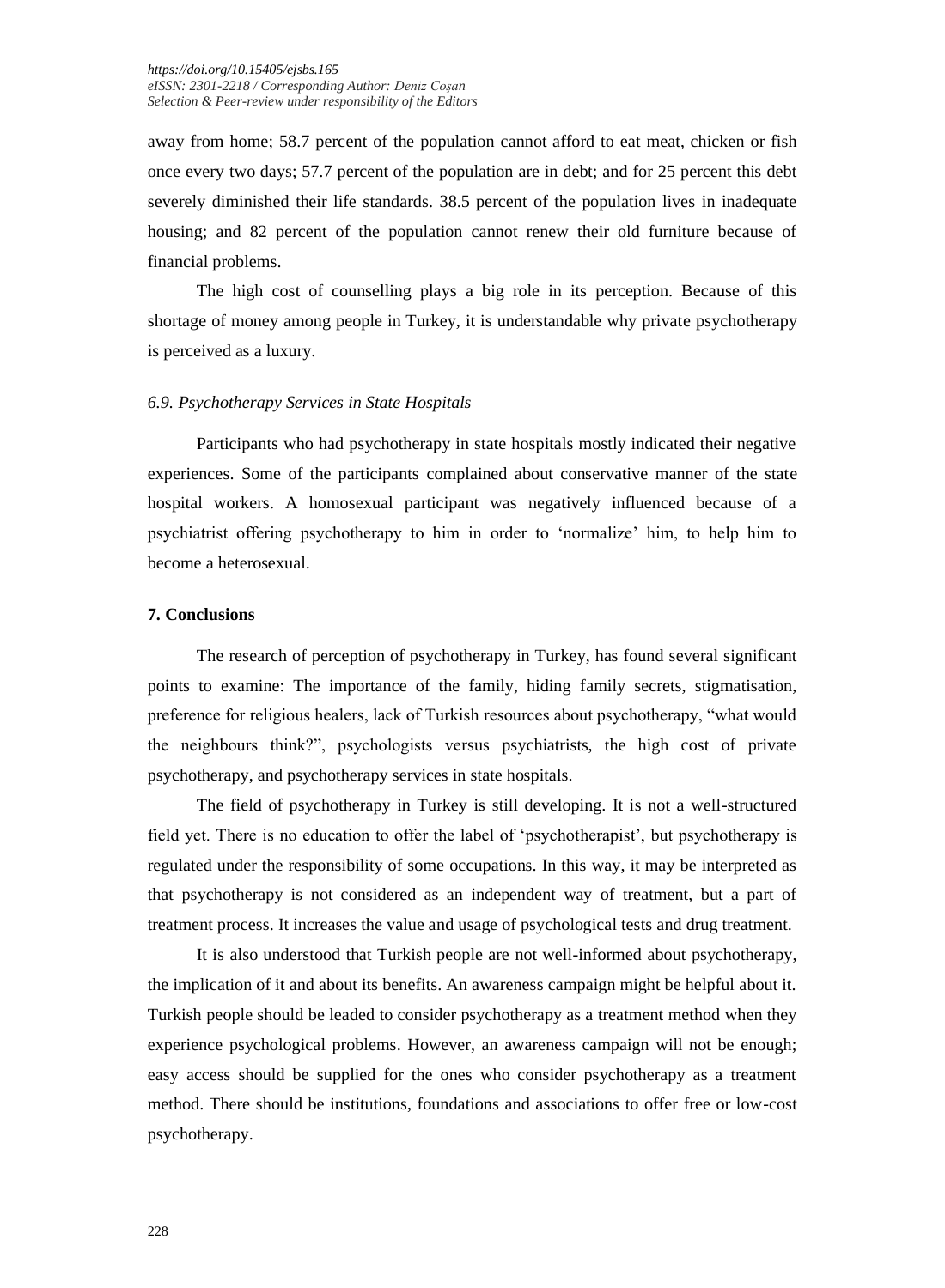People working in psychotherapy field are also responsible for increasing awareness and easy access. They may offer free or low-cost psychotherapy in certain days for disadvantaged people who want to have psychotherapy. They need to support literature by doing translations or writing about their researches in the field.

Additionally, it is an important to consider that Turkey has a large population and Turkish culture is not homogeneous. In different regions and within different groups, there are different values, beliefs, norms and attitudes. The information gathered from only twenty participants may reflect a small part of these differences; however, I believe that some important aspects of the perception of psychotherapy in Turkey are evaluated. With further research, more comprehensive study might be done, different cities in different regions of the country, or different groups having different language, religion or sect may be compared. Interviews with people working in the psychotherapy field would be also significant to identify difficulties and lacks in the field.

# **Acknowledgements**

The author(s) declare that there is no conflict of interest.

# **References**

- Demir, A., & Aydin, G. (1997). Student counselling in Turkish universities. *International Journal for the Advancement of Counselling, 22*, 287-302. https://doi.org/10.1007/BF01408102
- Dogan, S. (2000). The historical development of counselling in Turkey. *International Journal for the Advancement of Counselling, 22*, 57-67. https://doi.org/10.1023/A:1005474126819
- Gelir Dagilimi Istatistikleri [Income Distribution Statistics]. (2008). Retrieved August 9, 2011, from Turk Istatistik Kurumu [Turkish Statistical Institution]: http://www.tuik.gov.tr
- Gelir ve Yasam Kosullari Arastirmasi [Income and Life Standards Research]. (2009). Retrieved August 9, 2011, from Turk Istatistik Kurumu [Turkish Statistical Institution]: http://www.tuik.gov.tr
- Inequality of income distribution statistics. (2011). Retrieved August 9, 211, from Eurostat: http://epp.eurostat.ec.europa.eu
- Kagitcibasi, C. (1994). Psychology in Turkey. *International Journal of Psychology, 29*(6), 729- 738. https://doi.org/10.1080/00207599408246562
- Korkut, F. (2007). Counsellor education, program aacreditation and counsellor credentialing in Turkey. *International Journal Advanced Counselling, 29*, 11-20. https://doi.org/10.1007/s10447-006-9021-6
- McGuiness, J., Alfred, G., Cohen, N., Hunt, K., & Robson, M. (2001). Globalising counselling: Humanistic counselling in Kenya. *British Journal of Guidance and Counselling, 29*, 293-300. https://doi.org/10.1080/03069880123130